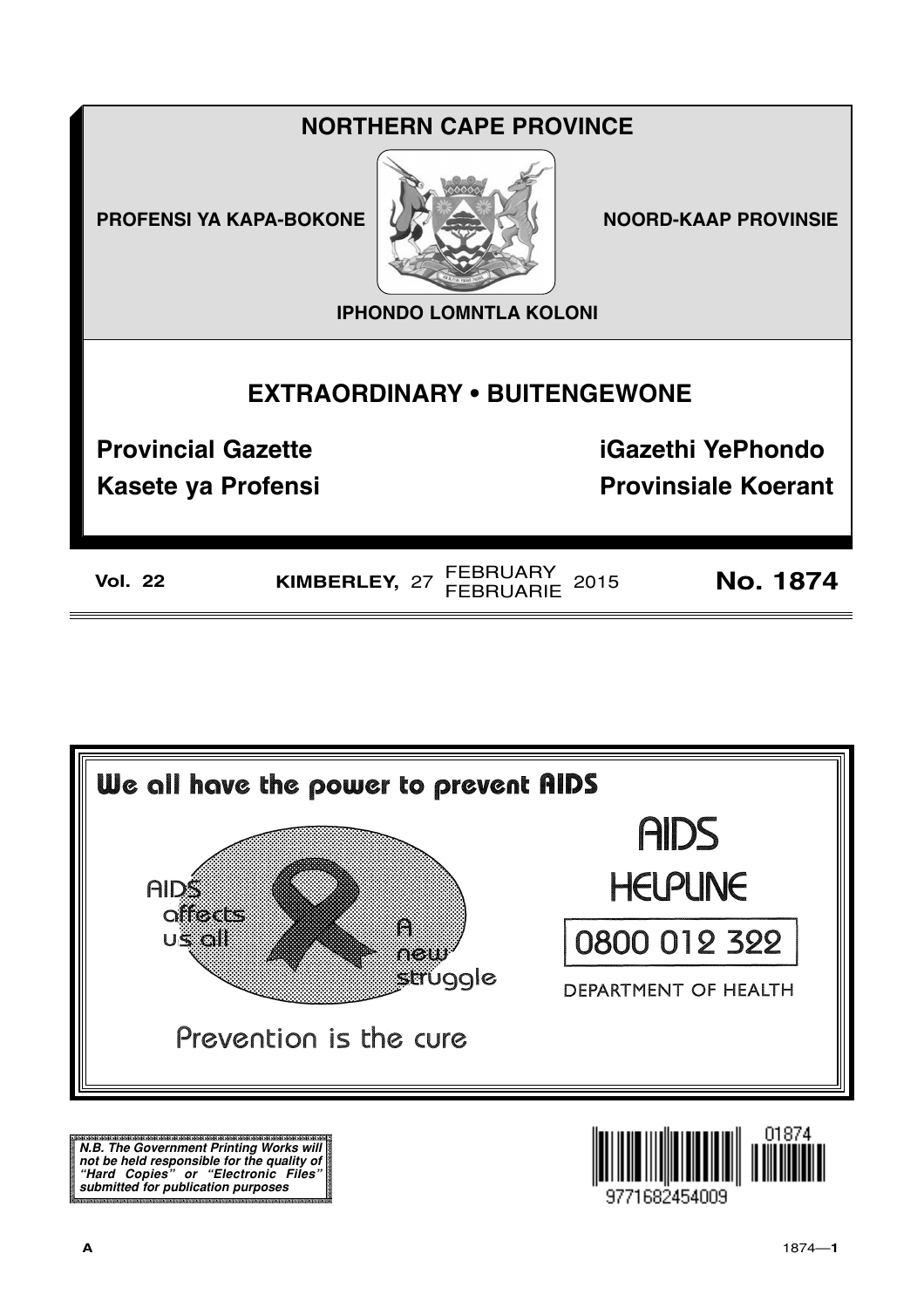### **IMPORTANT NOTICE**

**The Government Printing Works will not be held responsible for faxed documents not received due to errors on the fax machine or faxes received which are unclear or incomplete. Please be advised that an "OK" slip, received from a fax machine, will not be accepted as proof that documents were received by the GPW for printing. If documents are faxed to the GPW it will be the sender's responsibility to phone and confirm that the documents were received in good order.**

**Furthermore the Government Printing Works will also not be held responsible for cancellations and amendments which have not been done on original documents received from clients.**

## **CONTENTS • INHOUD**

| No. |                                                                                                            | Page<br>No. | Gazette<br>No. |
|-----|------------------------------------------------------------------------------------------------------------|-------------|----------------|
|     | <b>OFFICIAL NOTICE • OFFISIËLE KENNISGEWING</b>                                                            |             |                |
|     | Removal of Restrictions Act and Northern Cape Planning and Development Act (7/1998): Gamagara Municipality |             | 1874           |
|     | Wet op Opheffing van Beperkings (84/1967) en Noord-Kaapse Wet op Ontwikkeling en Beplanning (7/1998):      |             | 874            |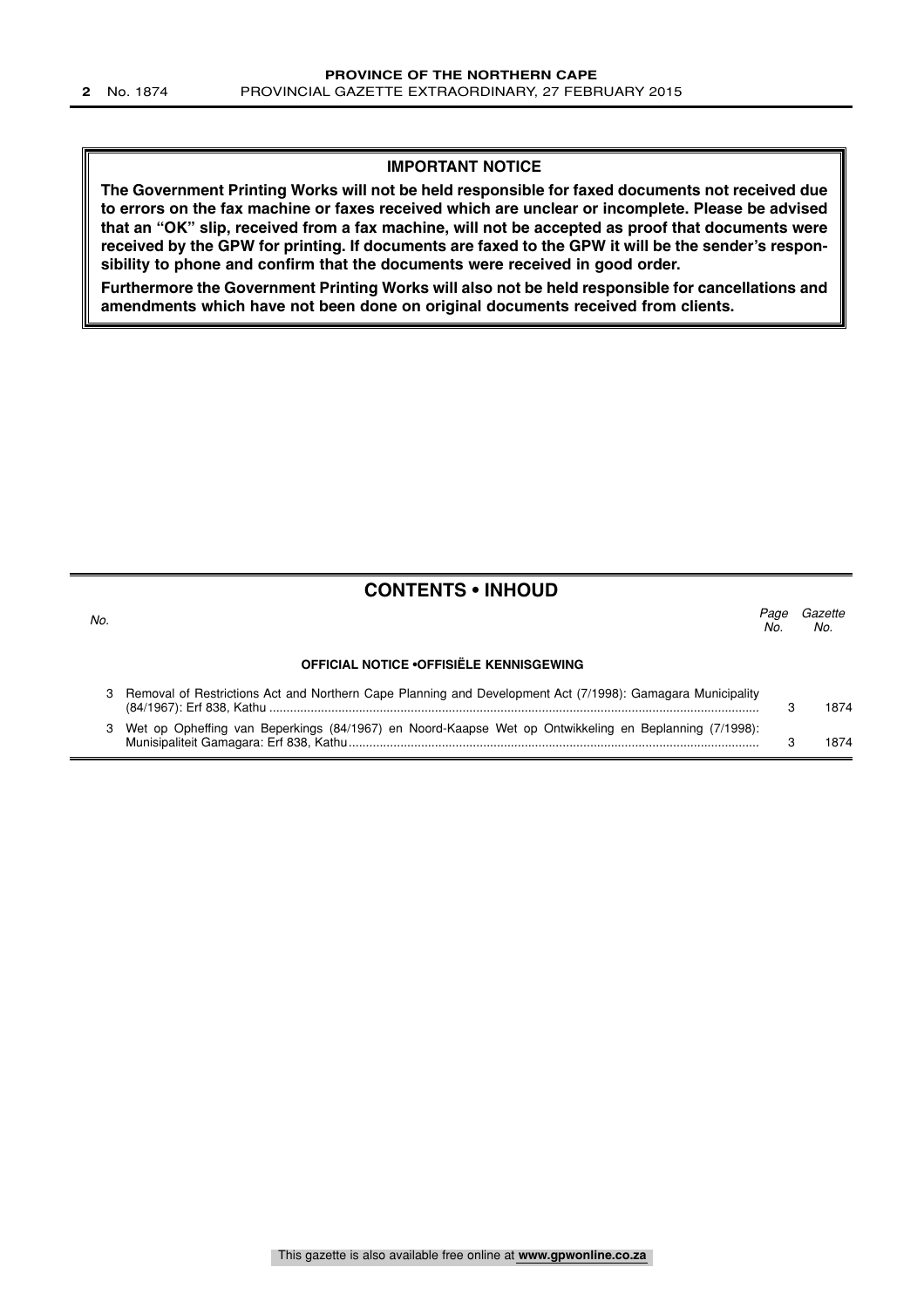## **OFFICIAL NOTICE**

#### **OFFICIAL NOTICE 3 OF 2015**

#### GAMAGARA MUNICIPALITY

#### REMOVAL OF RESTRICTIONS ACT, 1967 (ACT 84 OF 1967) NORTHERN CAPE PLANNING AND DEVELOPMENT ACT (ACT NO 7 OF 1998)

#### Applicant: JA KOTZEE Nature of application:

1. Removal of title conditions as enumerated in Title Deed T. 219/1984, to facilitate the consent use of Erf 838, Kathu in order to run a guest house on Erf 838 Kathu.

Full particulars are obtainable from Mr. Johann Burger, Civic Centre, telephone 053- 7236000, during normal office hours (Mondays to Thursdays, 07:30 to 13:00 and 13:45 to 16:30 and Fridays 07:30 to 13:00 and 13:30 to 15:00) and objections against the application, if any, must be lodged in writing with the Municipal Manager on or before Friday, 13 March 2014.

A public information meeting will be held on Wednesday 11 March 2015 at 14:00 in the Council Chambers, Civic Centre, Kathu.

In terms of section 21 of Act 32 of 2000 persons who cannot read or write is invited to come to the above person at the municipal office in Kathu during normal office hours, where assistance would be given to transcribe their comments or objections. Should no objections in the prescribed manner be lodged it shall be regarded that there is no objections. municipal office in Kathu during n<br>
o transcribe their comments or object<br>
lodged it shall be regarded that there<br>
stët E KENNISGEWING 3 VAN

# **OFFISIËLE KENNISGEWING 3 VAN 2015**

#### MUNISIPALITEIT GAMAGARA

#### WET OP OPHEFFING VAN BEPERKINGS, 1967 (WET 84 VAN 1967) NOORD-KAAPSE WET OP ONTWIKKELING EN BEPLANNING (WET NO 7 VAN 1998)

Aansoeker: JA KOTZEE Aard van aansoek:

Opheffing van beperkende titelvoorwaardes, soos vervat in titelakte T.219/1984, ten einde vergunningsgebruik van Erf 838 Kathu om 'n gastehuis te bedryf.

Nadere besonderhede is verkrygbaar vanaf Mnr. Johann Burger, Munisipale Kantoor, telefoon 053-7236000 gedurende normale kantoorure (Maandae to Donderdae, 07:30 tot 13:00 en 13:45 tot 16:30 en Vrydae 07:30 tot 13:00 en 13:30 tot 15:00) en besware teen die aansoek, indien enige, moet aldaar skriftelik by die Munisipale Bestuurder ingedien word om horn voor of op Vrydag, 13 MAART 2015, te bereik.

`n Publieke inligtingsvegadering sal op Woensdag 11 MAART 2015 om 14:00 in die Raadsaal, Burgersentrum, Kathu gehou word.

Persone wat nie kan lees of skryf nie, word ingevolge artikel 21 van Wet 32 van 2000 versoek om gedurende normale kantoorure bogemelde person by die munisipale kantoor te Kathu te nader om u kommentaar of besware op skrif te stel. Sou geen besware binne bogemelde tydperk op die voorgeskrewe wyse, ontvang word nie, sal geag word dat daar geen besware teen die aansoek is nie.

T.C. ITUMELENG MUNISIPALE BESTUURDER BURGERSENTRUM POSBUS 1001 KATHU 8446